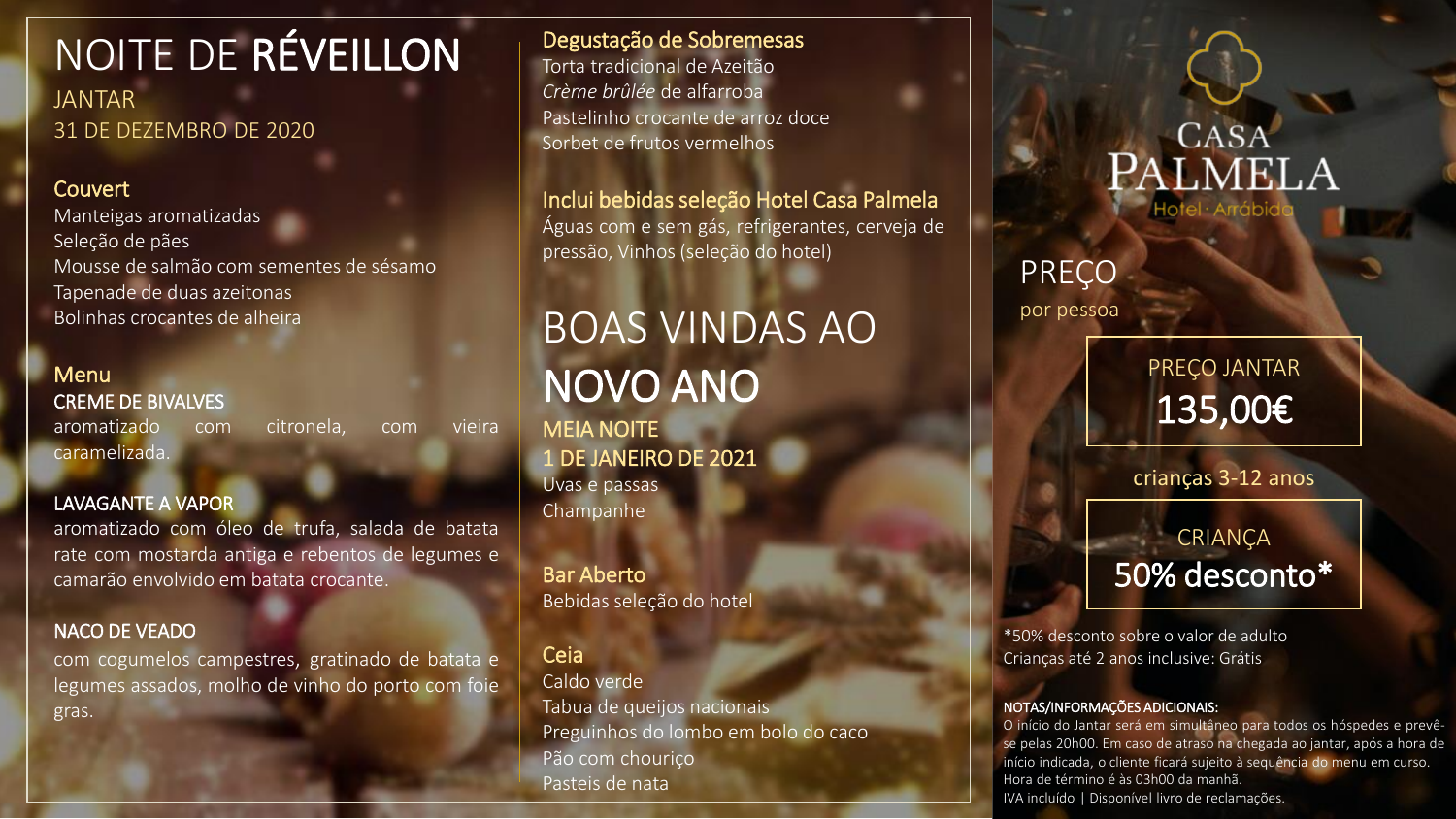New Year's Eve DINNER DECEMBER 31, 2020

### **Couvert**

Flavoured butters Selection of breads Salmon mousse with sesame seeds Two olives tapenade Crunchy sausage balls

# **Menu** BIVALVES & MOLLUSCS CREAM

flavoured with citronela and with caramelized scallop.

### STEAMED CLAWED LOBSTER

flavoured with truffle oil, potato rate salad with old mustard and vegetable sprouts and shrimp wrapped in crispy potatoes.

### STEAK OF DEER

with country mushrooms, potato gratin and roasted vegetables, Oporto wine sauce with Foie gras.

## Dessert degustation

Traditional cake of Azeitão - Torta de Azeitão Crème brulée of locust Crunchy pie of rice pudding Red fruits sorbet

Includes drinks, selection Hotel Casa Palmela Sparkling and still waters, soft drinks, draft beer, Wines (Hotel selection)

# WELCOME TO NEW YEAR

MIDNIGHT JANUARY 1, 2021 Grapes and raisins **Champagne** 

Open bar Drinks Hotel selection

### Supper

Caldo Verde - Portuguese green broth soup Board of National cheese Tenderloin pieces in "Bolo do Caco." Bread with traditional Portuguese sausage "Pão com Chouriço" Pasteis de nata

# **CASA** PALMELA

# PRICE

per person

DINNER PRICE 135,00€

CHILDREN 3-12 YEARS

# CHILD 50% discount\*

\*50% discount on the adult price Children up to 2 years old: Free

#### NOTES / ADDITIONAL INFORMATION:

Dinner will start at the same time for all guests and is expected at 20h00. In case of any late arrival for dinner, after the starting time, the guest will be subject to the sequence of the menu in progress. Entertainment ends at 3:00 a.m (maximum). VAT included | Complaints book available.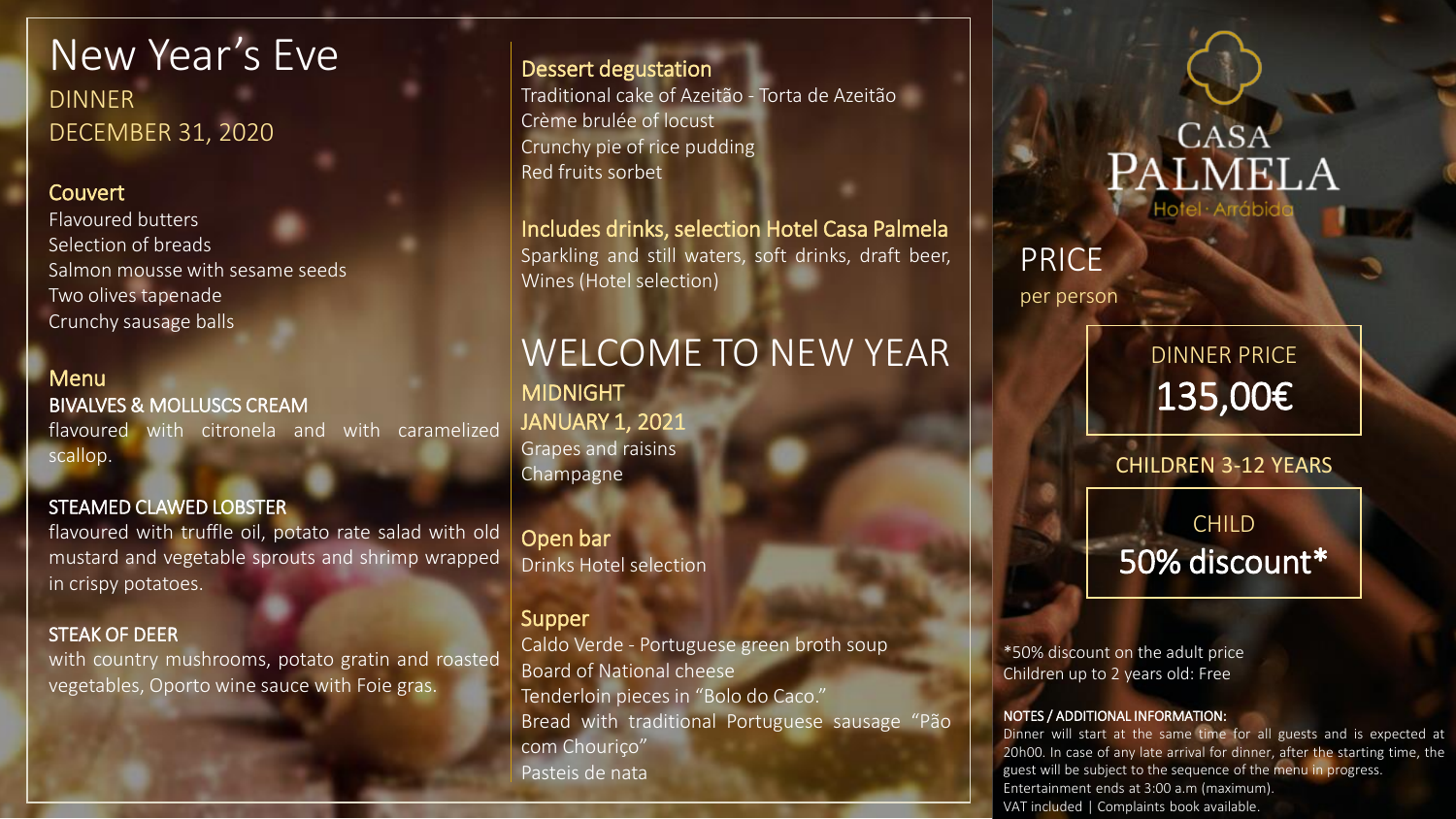# **BRUNCH** DE ANO NOVO 01 DE JANEIRO DE 2021

**SALADAS** Salada de salmão, rúcula e citrinos

Salada Caesar Salada de cogumelos shitakes e parmesão

## DO FORNO

Variedade de pães e tostas Mini croissants, Variedade mini viennoiserie Bacon crocante

# **FRIOS**

Tiras de choco com maionese de sépia Bolinhas de legumes com guacamole Tentáculos de polvo agridoce

# QUENTES

Creme de espargos com cogumelos Corvina braseada com molho de berbigão Naco de vitela com molho moscatel Penne de frango e molho de caril Legumes salteados

OS OVOS\* Ovos mexidos Ovos estrelados Ovos cozidos

**SOBREMESAS** Bolo rei Tronco de natal Azevias Mouse de chocolate Fruta laminada Pastéis de nata

# BEBIDAS INCLUÍDAS

Águas com e sem gás, refrigerantes, cerveja de pressão, Vinhos (seleção do hotel)

# **CASA** PALMELA Hotel · Arráb

# PREÇO

por pessoa

PREÇO BRUNCH 40,00€

crianças 3-12 anos

# CRIANÇA 50% desconto\*

\*50% desconto sobre o valor de adulto Crianças até 2 anos inclusive: Grátis

#### NOTAS/INFORMAÇÕES ADICIONAIS:

O Brunch tem início às 12h00 e término às 15h00. Reserva obrigatória. IVA incluído | Disponível livro de reclamações.